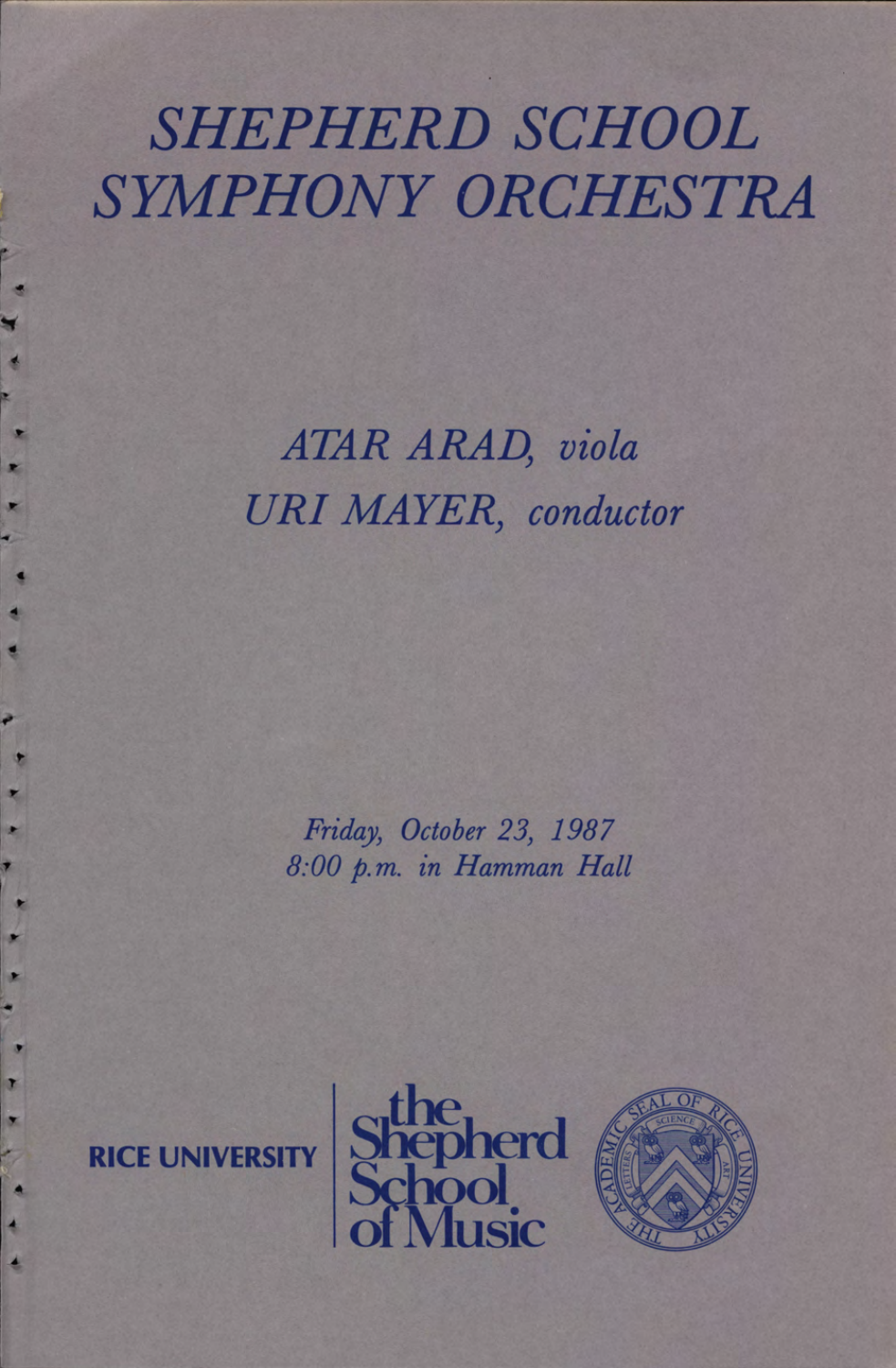*Prelude A L 'Apres-Midi D'un Faune* 

*Concerto for Viola and Orchestra, Op. Posth. Moderato Adagio Religioso Allegro vivace* 

*Atar Arad, viola* 

*PROGRAM* 

*Claude Debussy (1862-1918)* 

> *Bela Bartok (1881-1945)*

*INTERMISSION* 

*Symphony No. 5, Op. 4 7 Moderato Allegretto Largo Allegro non troppo* 

*Dmitri Shostakovich (1906-1975)* 

*Photographing and sound recording are prohibited. We further request that audible paging devices not be used during the performance. Paging arrangements may be made with the ushers.*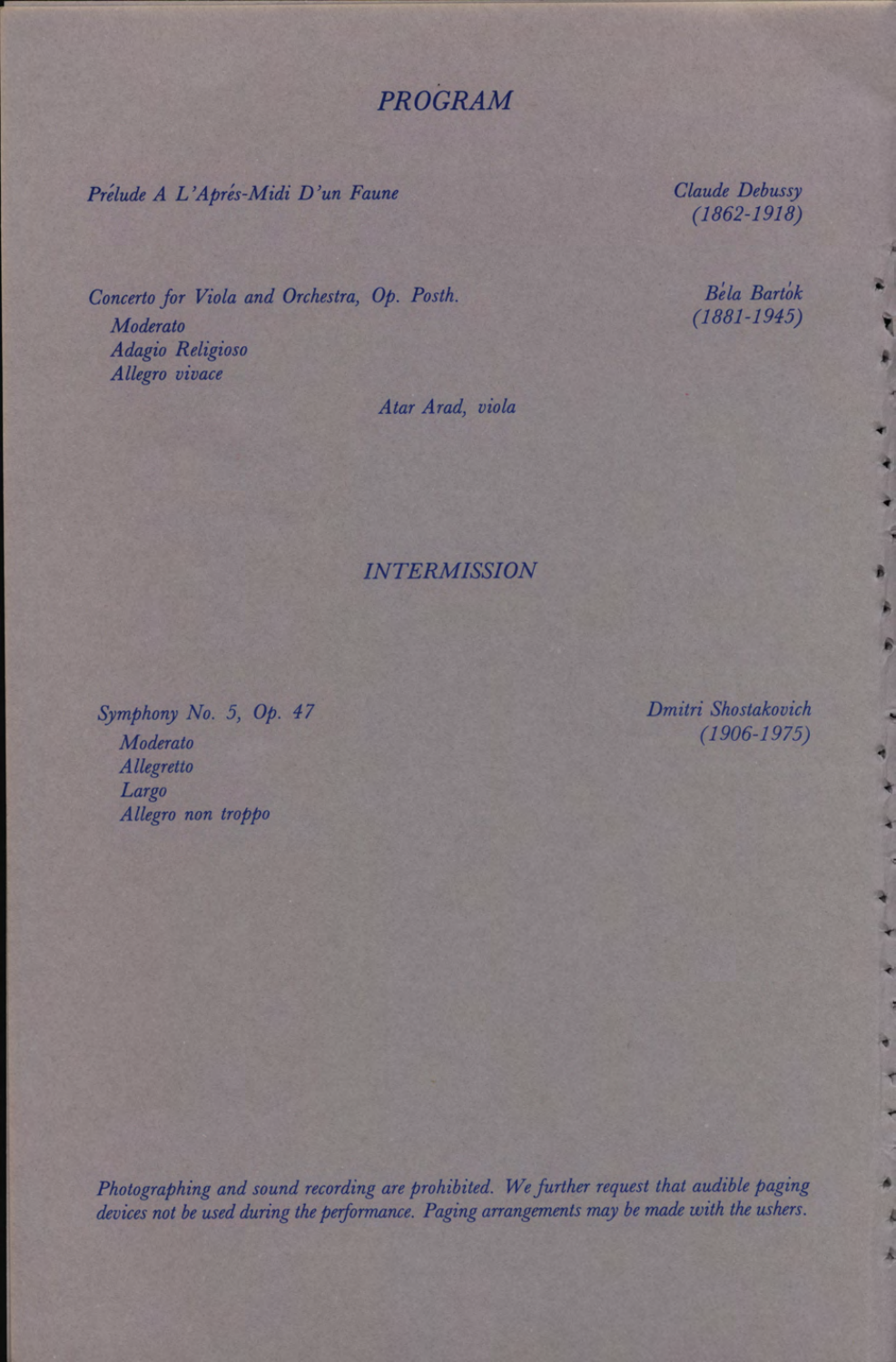## **SHEPHERD SCHOOL SYMPHONY ORCHESTRA**

First Violin **Double Bass** Trumpet *Justine Watts, Kenneth Harper Michael Cox concertmaster Josée Deschenes lJeirdre Ward ] onathan I msande Bobby Moss William Chandler Paul Teichmann Rodica Oancea Debra Stehr Trombone Kenneth Clark lJenise Couch Anna Cone Kenneth Clark Jerry Wang Rebecca Sellon Patrick Corbett Brent Phillips Teodor Tetel Brent Phillips Mihaela Oancea Ming-Feng Hsin Erin McGinnis* 

*Jennifer Leshnower jennifer Wittman* Piano Celesta *Kristina LaCombe Tanya Schreiber Aileen Hsu Denise Roy Aileen Hsu Adam Shapiro Percussion Adam Shapiro Percussion* 

*Rifat Qureshi Rifat Qureshi English Horn <i>Richard Hahn Richard Hahn Zimothy Young Denise Roy Matthew McC Monisa Phillips john Randolph Erika Lawson Susan Moore Richard Skains Richard Skains Richard Skains Richard Skains Wendy Gauntt Jefferson Smith Theresa Vidos ] ames Alexander* Eb Clarinet

Cello Bassoon **Orchestra Manager** *Gao Min John DeGruchy Dreft Cao Min Laurie Reisig-Riss <i>Jan Harper Martin Merritt Merritt* Peter *Kempter Peter Hershey Peter Hershey Library Assistants Sara Emberton William Chandler Ho Ahn* **Contrabassoon** *Louis Spiegler john lJeGruchy Erika Lawson* <sup>~</sup>*Teresa Hernandez Lisa Hollibaugh*  Fresa Hernandez<br> *Horn* **Stage Technicians**<br> *Hans Clebsch* **Stage Technicians**<br> *Brett Nelsen Anna Cone* 

~

*LaNelle MclJowall* Tuba  $$ 

*Renate Vaughn Rachel Geesaman* 

<sup>~</sup>*Timothy Young* 

*Brett Nelsen Paul Hopkins Kenneth Harper Martha Thompson Erika Lawson*   $Eric$  *Williams ] ames Wilson ] ames Wilson* 

*Nancy White* Harp Second Violin *jennifer Wittman Jasmin Eick Stephen Rose Constance Slaughter Fiona Lofthouse* Piccolo

**Oboe** *Nancy Dettbarn* 

*Amy Chang Adam Shapiro* Percussion *Crace Tice Cabriel Diamu Gabriel Dionne* Viola *]. Riely Francis Timothy Young Denise Roy <i>Matthew McCarthy* Patricia Plombon *Rachel Geesaman David Murray Patricia Plombon Rachel Geesaman lJavid Murray*  Clarinet *Guillo Rodriguez Susan Moore Christopher Rose* 

> Assistant Conductor *Luke lJouglas Sellers*

*William Chandler* 

*Anna Cone*